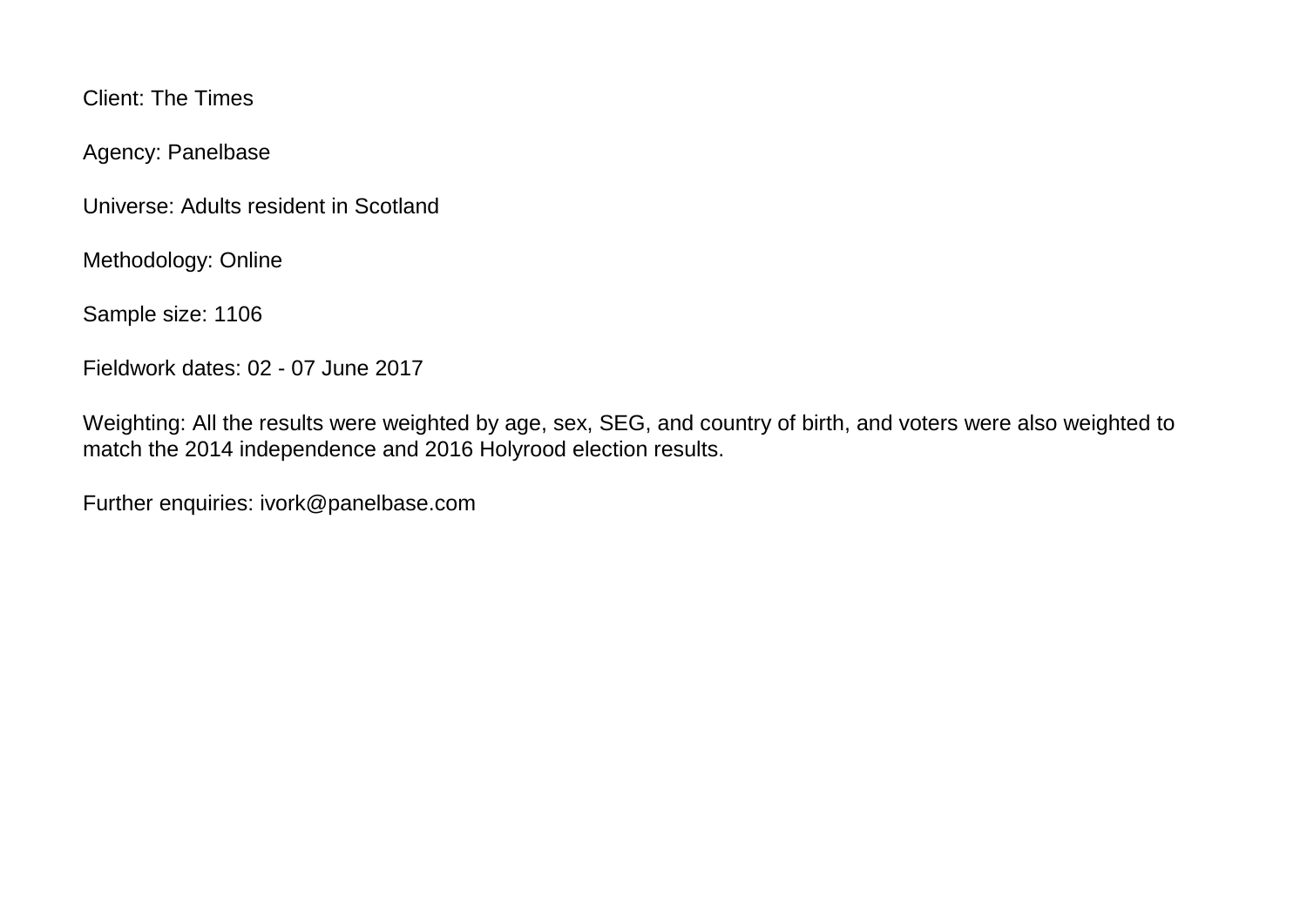| Base: 1,106                                             |                                   | Total           | Indy Ref 2014<br><b>EU Ref 2016</b><br>Vote in 2015 |                        |                      |              |                        | Westminster VI       |                        |              | Gender               |                          | Age                      |                  |                          | Social Grade         |                      |                          |              |                               |                                         |
|---------------------------------------------------------|-----------------------------------|-----------------|-----------------------------------------------------|------------------------|----------------------|--------------|------------------------|----------------------|------------------------|--------------|----------------------|--------------------------|--------------------------|------------------|--------------------------|----------------------|----------------------|--------------------------|--------------|-------------------------------|-----------------------------------------|
|                                                         |                                   |                 | Yes                                                 | No                     | Remai<br>n           | Leave        | Con                    | Lab                  | Lib<br>Dem             | <b>SNP</b>   | Con                  | Lab                      | Lib<br>Dem               | <b>SNP</b>       |                          | Male Female          | 16-34                | 35-54                    | $55+$        | ABC1                          | C <sub>2</sub> DE                       |
| <b>Total</b>                                            |                                   | 1021<br>(1106)  | 464<br>(509)                                        | 575<br>(530)           | 660                  | 349<br>(327) | 199<br>(190)           | 205<br>(211)         | 71                     | 421          | 281<br>(268)         | 218<br>(220)             | 45                       | 392<br>(401)     | 530                      | 576<br>(591)         | 330<br>(318)         | 373<br>(351)             | 403<br>(437) | 504<br>(688)                  | 602<br>(418)                            |
| Q3. Who do you currently                                | <b>Base: Likely voters</b>        | 974             | 425                                                 | 518                    | (688)<br>607         | 316          | 188                    | 189                  | (67)<br>69             | (409)<br>390 | 268                  | 201                      | (46)<br>41               | 370              | (515)<br>481             | 492                  | 264                  | 332                      | 378          | 456                           | 518                                     |
| intend to vote for? (Likely<br>voters)                  |                                   | (983)           | (471)                                               | (480)                  | (638)                | (296)        | (181)                  | (196)                | (65)                   | (384)        | (257)                | (203)                    | (43)                     | (384)            | (469)                    | (514)                | (261)                | (310)                    | (412)        | (624)                         | (359)                                   |
|                                                         | Conservative                      | 268<br>28%      | 24<br>6%                                            | 236<br>45%             | 115<br>19%           | 140<br>44%   | 137<br>73%             | 49<br>26%            | 20<br>29%              | 34<br>9%     | 268<br>100%          | $\Omega$<br>$\mathbf{0}$ | $\overline{0}$<br> 0     |                  | 151<br>31%               | 117<br>24%           | 32<br>12%            | 100<br>30%               | 136<br>36%   | 141<br>31%                    | 127<br>25%                              |
|                                                         | Labour                            | $20^{\circ}$    | 66                                                  | 127                    | 134                  | 57           | 16                     | 94                   | 10                     | 42           |                      | 201                      | $\mathbf 0$              |                  | 93                       | 108                  | 87                   | 58                       | 56           | 92                            | 109                                     |
|                                                         | Liberal Democrat                  | 21%<br>41       | 16%                                                 | 25%<br>$\overline{35}$ | 22%<br>34            | 18%          | 9%<br>5                | 50%                  | 15%<br>$\overline{22}$ | 11%          | $\Omega$             | 100%<br>$\Omega$         | $\mathbf{0}$<br>41       |                  | 19%<br>16                | 22%<br>26            | 33%<br>14            | 18%                      | 15%<br>20    | 20%<br>28                     | 21%<br>14                               |
|                                                         |                                   | 4%              | 1%                                                  | 7%                     | 6%                   | 1%           | 3%                     | 1%                   | 32%                    | 1%           | 0                    | $\mathbf{0}$             | 100%                     |                  | 3%                       | 5%                   | 5%                   | 2%                       | 5%           | 6%                            | 3%                                      |
|                                                         | <b>SNP</b>                        | 370<br>38%      | 302<br>71%                                          | 61<br>12%              | 272<br>45%           | 79<br>25%    | 17<br>9%               | 31<br>17%            | 8<br>11%               | 285<br>73%   | $\Omega$<br>$\bf{0}$ | $\Omega$<br>0            | $\mathbf{0}$             | 370<br>100%      | 185<br>38%               | 185<br>38%           | 106<br>40%           | 133<br>40%               | 130<br>34%   | 157<br>34%                    | 213<br>41%                              |
|                                                         | <b>UKIP</b>                       |                 |                                                     |                        |                      |              |                        |                      |                        |              | $\Omega$             | $\mathbf 0$              | $\mathbf{0}$             |                  | $\overline{2}$           |                      |                      |                          |              |                               |                                         |
|                                                         |                                   | 1%              | 1%                                                  | $\Omega$               | 1%                   | 1%           | $\bf{0}$               | $\Omega$             | $\mathbf{0}$           | 1%           | $\Omega$             | $\mathbf{0}$             | $\mathbf{0}$             |                  | 1%                       | 1%                   | 1%                   | 1%                       |              | 1%                            | 1%                                      |
|                                                         | Green                             | 15<br>2%        | 1%                                                  | 2%                     | 13<br>2%             | 1%           | $\Delta$<br>2%         | $< 1\%$              | $\mathbf{0}$           | 7<br>2%      | $\Omega$<br>$\Omega$ | $\Omega$<br>$\mathbf{0}$ | $\Omega$<br>$\mathbf{0}$ |                  | 8<br>2%                  | 1%                   | 6<br>2%              | 1%                       | 2%           | $< 1\%$                       | 10<br>2%                                |
|                                                         | Other                             |                 |                                                     |                        | $\mathfrak{c}$       |              | $\Omega$               | $\Omega$             | $\Omega$               |              | $\Omega$             | $\Omega$                 | $\overline{0}$           |                  |                          | $\Omega$             | $\Omega$             |                          |              |                               | $\mathbf{0}$                            |
|                                                         |                                   | 1%              | 1%                                                  | $\Omega$               | $\mathbf{r}$         | 1%           | $\Omega$               |                      | $\bf{0}$               | 1%           |                      | $\mathbf{0}$             | $\mathbf{0}$             |                  | 1%                       | $\mathbf{0}$         | $\Omega$             | $\mathbf{0}$             | 1%           | 1%                            | $\overline{0}$                          |
|                                                         | Would not vote                    | $\mathbf{0}$    | $\mathbf 0$<br>$\overline{0}$                       | $\Omega$               | $\Omega$<br>$\Omega$ | $\Omega$     | $\Omega$<br>$\Omega$   | - Ol                 | $\Omega$<br>$\Omega$   |              | $\Omega$<br>$\Omega$ | $\Omega$<br>$\Omega$     | $\Omega$<br>$\mathbf{0}$ |                  | $\Omega$<br>$\mathbf{0}$ | $\Omega$<br>$\Omega$ | $\Omega$<br>$\Omega$ | $\Omega$<br>$\Omega$     |              | $\Omega$<br>öl                | $\Omega$<br>$\overline{0}$              |
|                                                         | Don't Know/ Not sure              | 65              | 19                                                  | 40                     | 33                   | 27           | 6                      | 11                   | $\mathcal{B}$          | 13           | $\Omega$             | $\Omega$                 | $\overline{0}$           |                  | 18                       | 47                   | 16                   | 27                       | 22           | 30                            | 35                                      |
|                                                         |                                   | 7%              | $5%$                                                | 8%                     | 5%                   | 9%           | 3%                     | 6%                   | 12%                    | 3%           | $\Omega$             | $\Omega$                 | 0                        |                  | 4%                       | 9%                   | 6%                   | 8%                       | 6%           | 7%                            | 7%                                      |
|                                                         | Prefer not to say                 | 11<br>1%        | 1%                                                  | 2%                     | 1%                   | 1%           | 2%                     | 1%                   | 1%                     | 1%           | $\mathbf 0$          | $\Omega$<br>$\Omega$     | $\Omega$<br>$\mathbf{0}$ |                  | $\mathbf{R}$<br>2%       | 1%                   | 1%                   | 1%                       | 2%           | $\overline{\mathbf{z}}$<br>1% | $\mathbf{Q}$<br>2%                      |
|                                                         |                                   |                 |                                                     |                        |                      |              |                        |                      |                        |              |                      |                          |                          |                  |                          |                      |                      |                          |              |                               |                                         |
| Q3. Who do you currently<br>intend to vote for? (Likely | Base: Likely voters, excluding DK | 898             | 404                                                 | 468                    | 568                  | 285          | 179                    | 178                  | 60                     | 373          | 268                  | 201                      | 41                       | 370              | 455                      | 443                  | 247                  | 301                      | 350          | 424                           | 474                                     |
| voters, excl DK)                                        | Conservative                      | (909)<br>268    | (445)<br>24                                         | (437)<br>236           | (598)<br>115         | (268)<br>140 | (173)<br>137           | (181)<br>49          | (57)<br>20             | (370)<br>34  | (257)<br>268         | (203)<br>$\mathbf{0}$    | (43)<br>$\overline{0}$   | (384)            | (446)<br>151             | (463)<br>117         | (241)<br>32          | (282)<br>100             | (386)<br>136 | (580)<br>141                  | (329)<br>127                            |
|                                                         |                                   | 30%             | 6%                                                  | 50%                    | 20%                  | 49%          | 77%                    | 28%                  | 34%                    | 9%           | 100%                 | $\mathbf{0}$             | $\mathbf{0}$             |                  | 33%                      | 26%                  | 13%                  | 33%                      | 39%          | 33%                           | 27%                                     |
|                                                         | Labour                            | 20 <sup>1</sup> | 66                                                  | 127                    | 134                  | 57           | 16                     | 94                   | 10                     | 42           |                      | 201                      | $\mathbf 0$              |                  | 93                       | 108                  | 87                   | 58                       | 56           | 92                            | 109                                     |
|                                                         | Liberal Democrat                  | 22%<br>41       | 16%<br>$\boldsymbol{\Lambda}$                       | 27%<br>35              | 24%<br>34            | 20%          | 9%<br>5                | 53%                  | 17%<br>22              | 11%<br>2     | $\Omega$<br>$\Omega$ | 100%<br>$\Omega$         | $\mathbf{0}$<br>41       |                  | 20%<br>16                | 24%<br>26            | 35%<br>14            | 19%<br>$\overline{7}$    | 16%<br>20    | 22%<br>28                     | 23%<br>14                               |
|                                                         |                                   | 5%              | 1%                                                  | 7%                     | 6%                   | 2%           | 3%                     | 1%                   | 37%                    | 1%           | $\Omega$             | $\bf{0}$                 | 100%                     |                  | 3%                       | 6%                   | 6%                   | 2%                       | 6%           | 7%                            | 3%                                      |
|                                                         | <b>SNP</b>                        | 370             | 302                                                 | 61                     | 272                  | 79           | 17                     | 31                   |                        | 285          |                      |                          | $\Omega$                 | 370              | 185                      | 185                  | 106                  | 133                      | 130          | 157                           | 213                                     |
|                                                         |                                   | 41%             | 75%                                                 | 13%                    | 48%                  | 28%          | 9%                     | 18%                  | 13%                    | 76%          | $\mathbf 0$          | $\mathbf 0$              | 0                        | 100 <sup>%</sup> | 41%                      | 42%                  | 43%                  | 44%                      | 37%          | 37%                           | 45%                                     |
|                                                         | <b>UKIP</b>                       | <1%             | 1%                                                  | $\Omega$               | $\epsilon$<br>1%     | 1%           | $\Omega$<br>$\bf{0}$   | $\Omega$<br>$\bf{0}$ | $\mathbf{0}$           | < 1%         | $\Omega$<br>$\Omega$ | $\Omega$<br>$\mathbf{0}$ | $\Omega$<br> 0           |                  | $\mathcal{P}$<br>1%      | 1%                   | 1%                   | $\Omega$<br>1%           |              | 1%                            | 1%                                      |
|                                                         | Green                             | 15              | 5                                                   | a                      | 13                   |              | $\boldsymbol{\Lambda}$ |                      | $\Omega$               |              | $\Omega$             | $\Omega$                 | $\overline{0}$           |                  | 8                        |                      | 6                    | $\overline{\phantom{0}}$ |              | $\Delta$                      | 10                                      |
|                                                         |                                   | 2%              | 1%                                                  | 2%                     | 2%                   | 1%           | 2%                     | 1%                   | $\mathbf{0}$           | 2%           | $\Omega$             | $\Omega$                 | $\mathbf{0}$             |                  | 2%                       | 2%                   | 2%                   | 1%                       | 2%           | 1%                            | 2%                                      |
|                                                         | Other                             |                 |                                                     | $\Omega$<br>$\Omega$   |                      |              | $\Omega$               |                      | $\overline{0}$         |              |                      | $\Omega$<br>$\Omega$     | $\circ$                  |                  |                          | $\overline{0}$       | $\Omega$             | $\Omega$                 |              |                               | $\mathbf{0}$<br>$\overline{\mathbf{0}}$ |
|                                                         |                                   | 1%              | 1%                                                  |                        | $\mathbf{0}$         | 1%           |                        | $\bf{0}$             | $\Omega$               | 1%           |                      |                          | 0                        |                  | 1%                       |                      | $\mathbf{0}$         | $\mathbf{0}$             | < 1%         | $<1\%$                        |                                         |
| Q3a. If you had to choose.                              | <b>Base: All respondents</b>      | 1106            | 464                                                 | 575                    | 660                  | 349          | 199                    | 205                  | 71                     | 421          | 281                  | 218                      | 45                       | 392              | 530                      | 576                  | 330                  | 373                      | 403          | 504                           | 602                                     |
| which party would you prefer to                         |                                   | (1106)          | (509)                                               | (530)                  | (688)                | (327)        | (190)                  | (211)                | (67)                   | (409)        | (268)                | (220)                    | (46)                     | (401)            | (515)                    | (591)                | (318)                | (351)                    | (437)        | (688)                         | (418)                                   |
| lead the next UK government?                            | Conservatives                     | 433             | 71                                                  | 339                    | 209                  | 189          | 166                    | 64                   | 44                     | 81           | 278                  | 11                       | 20                       | 52               | 221                      | 212                  | 78                   | 158                      | 196          | 214                           | 218                                     |
|                                                         | abour                             | 39%<br>673      | 15%<br>393                                          | 59%<br>236             | 32%<br>451           | 54%<br>161   | 84%<br>33              | 31%<br>141           | 62%<br>27              | 19%<br>340   | 99%                  | 5%<br>207                | 44%<br>25                | 13%<br>340       | 42%<br>310               | 37%<br>364           | 24%<br>252           | 42%<br>215               | 49%<br>207   | 43%<br>290                    | 36%<br>384                              |
|                                                         |                                   | 61%             | 85%                                                 | 41%                    | 68%                  | 46%          | 16%                    | 69%                  | 38%                    | 81%          | 1%                   | 95%                      | 56%                      | 87%              | 58%                      | 63%                  | 76%                  | 58%                      | 51%          | 57%                           | 64%                                     |
|                                                         |                                   |                 |                                                     |                        |                      |              |                        |                      |                        |              |                      |                          |                          |                  |                          |                      |                      |                          |              |                               |                                         |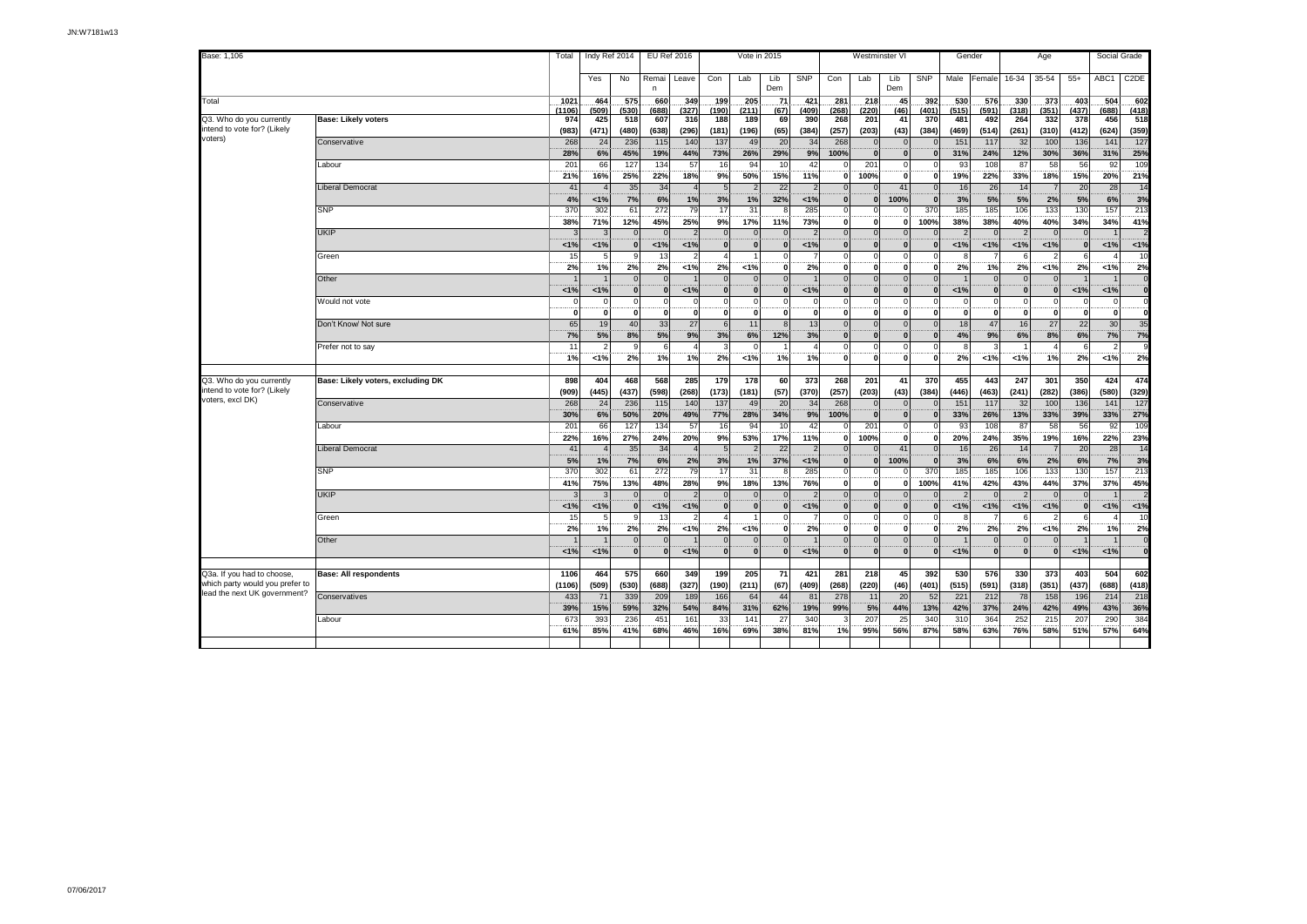| Base: 1,106                                                                           |                                                                                                                                                            | Total                        | Indy Ref 2014        |                  | <b>EU Ref 2016</b> |                   | Vote in 2015                   |                   |                               |                        | Westminster VI   |                   |                             |                   | Gender                  |                   | Age               |                   |                   | Social Grade      |                   |
|---------------------------------------------------------------------------------------|------------------------------------------------------------------------------------------------------------------------------------------------------------|------------------------------|----------------------|------------------|--------------------|-------------------|--------------------------------|-------------------|-------------------------------|------------------------|------------------|-------------------|-----------------------------|-------------------|-------------------------|-------------------|-------------------|-------------------|-------------------|-------------------|-------------------|
|                                                                                       |                                                                                                                                                            |                              | Yes                  | No               | Remai<br>n         | Leave             | Con                            | Lab               | Lib<br>Dem                    | SNP                    | Con              | Lab               | Lib<br>Dem                  | <b>SNP</b>        | Male                    | Female            | 16-34             | 35-54             | $55+$             | ABC1              | C <sub>2</sub> DE |
| Total<br>Q6. And how would you vote in                                                | <b>Base: Likely voters</b>                                                                                                                                 | 1021<br>1007                 | 464<br>438           | 575<br>532       | 660<br>615         | 349<br>323        | 199<br>196                     | 205<br>193        | 71<br>68                      | 421<br>396             | 281<br>274       | 218<br>199        | 45<br>41                    | 392<br>380        | 530<br>495              | 576<br>511        | 330<br>281        | 373<br>349        | 403<br>376        | 504<br>472        | 602<br>535        |
| response to the question<br>Should Scotland be an<br>independent country? (Likely     | Yes                                                                                                                                                        | (1015)<br>414                | (484)<br>352         | (496)<br>50      | (647)<br>287       | (303)<br>100      | (187)<br>25                    | (201)<br>44       | (65)<br>14                    | (388)<br>282           | (263)            | (203)<br>49       | (43)                        | (390)<br>322      | (486)<br>219            | (529)<br>195      | (272)<br>146      | (329)<br>145      | (414)<br>123      | (645)<br>174      | (370)<br>240      |
| voters)                                                                               | No                                                                                                                                                         | 41%<br>533<br>53%            | 80%<br>61<br>14%     | 9%<br>452<br>85% | 47%<br>289<br>47%  | 31%<br>207<br>64% | 13%<br>167<br>85%              | 23%<br>136<br>70% | 21%<br>51<br>75%              | 71%<br>91<br>23%       | 1%<br>269<br>98% | 25%<br>126<br>63% | 11%<br>33<br>82%            | 85%<br>42<br>11%  | 44%<br>255<br>52%       | 38%<br>278<br>54% | 52%<br>119<br>42% | 41%<br>183<br>52% | 33%<br>231<br>61% | 37%<br>274<br>58% | 45%<br>259<br>48% |
|                                                                                       | Don't know                                                                                                                                                 | 59<br>6%                     | 25<br>6%             | 30<br>6%         | 39<br>6%           | 16<br>5%          | 2%                             | 13<br>7%          | G<br>4%                       | 23<br>6%               | 1%               | 25<br>12%         | 3<br>7%                     | 15<br>4%          | 21<br>4%                | 38<br>7%          | 16<br>6%          | 21<br>6%          | 22<br>6%          | 23<br>5%          | 36<br>7%          |
|                                                                                       | Would not vote                                                                                                                                             | $\Omega$                     | $\Omega$             |                  | $\mathbf{0}$       | O                 | $\Omega$<br>$\mathbf{0}$       | $\Omega$          | $\Omega$<br>$\overline{0}$    | $\Omega$               | $\mathbf{0}$     | $\overline{0}$    | $\Omega$<br>$\mathbf{0}$    |                   | $\Omega$<br>$\mathbf 0$ | $\Omega$          | $\Omega$          | $\Omega$          | $\Omega$          | $\Omega$          | $\mathbf{r}$      |
| Q6. And how would you yote in<br>response to the question                             | Base: Likely voters, excluding DK                                                                                                                          | 948<br>(958)                 | 413<br>(455)         | 503<br>(472)     | 577<br>(609)       | 307<br>(289)      | 192<br>(183)                   | 180<br>(189)      | 65<br>(62)                    | 373<br>(365)           | 271<br>(260)     | 175<br>(181)      | 38<br>(41)                  | 364<br>(373)      | 475<br>(466)            | 473<br>(492)      | 265<br>(255)      | 328<br>(309)      | 354<br>(394)      | 449<br>(613)      | 499<br>(345)      |
| Should Scotland be an<br>independent country? (Likely<br>voters, excl DK)             | Yes                                                                                                                                                        | 414<br>44%                   | 352<br>85%           | 50<br>10%        | 287<br>50%         | 100<br>32%        | 25<br>13%                      | 44<br>24%         | 14<br>22%                     | 282<br>76%             | 1%               | 49<br>28%         | $\overline{4}$<br>12%       | 322<br>88%        | 219<br>46%              | 195<br>41%        | 146<br>55%        | 145<br>44%        | 123<br>35%        | 174<br>39%        | 240<br>48%        |
|                                                                                       | No                                                                                                                                                         | 533<br>56%                   | 61<br>15%            | 452<br>90%       | 289<br>50%         | 207<br>68%        | 167<br>87%                     | 136<br>76%        | 51<br>78%                     | 91<br>24%              | 269<br>99%       | 126<br>72%        | 33<br>88%                   | 42<br>12%         | 255<br>54%              | 278<br>59%        | 119<br>45%        | 183<br>56%        | 231<br>65%        | 274<br>61%        | 259<br>52%        |
| Q9. Which of the following<br>options is your preference,                             | <b>Base: All respondents</b>                                                                                                                               | 1106<br>(1106)               | 464<br>(509)         | 575<br>(530)     | 660<br>(688)       | 349<br>(327)      | 199<br>(190)                   | 205<br>(211)      | 71<br>(67)                    | 421<br>(409)           | 281<br>(268)     | 218<br>(220)      | 45<br>(46)                  | 392<br>(401)      | 530<br>(515)            | 576<br>(591)      | 330<br>(318)      | 373<br>(351)      | 403<br>(437)      | 504<br>(688)      | 602<br>(418)      |
| given that the UK has voted to<br>leave the EU?                                       | An independent Scotland inside the EU                                                                                                                      | 434<br>39%                   | 313<br>67%           | 98<br>17%        | 345<br>52%         | 52<br>15%         | 27<br>14%                      | 62<br>30%         | 18<br>25%                     | 262<br>62%             | 2%               | 62<br>29%         | 12<br>26%                   | 298<br>76%        | 214<br>40%              | 220<br>38%        | 177<br>54%        | 145<br>39%        | 112<br>28%        | 192<br>38%        | 242<br>40%        |
|                                                                                       | An independent Scotland outside the EU                                                                                                                     | 91<br>8%                     | 71<br>15%            | 14<br>2%         | 17<br>3%           | 68<br>19%         | $\overline{\phantom{a}}$<br>1% | 15<br>7%          | $\overline{4}$<br>5%          | 51<br>12%              | -2<br>1%         | 18<br>8%          | $\overline{2}$<br>4%        | 49<br>12%         | 36<br>7%                | 55<br>10%         | 28<br>8%          | 34<br>9%          | 29<br>7%          | 28<br>6%          | 63<br>10%         |
|                                                                                       | Scotland inside the UK but outside the EU                                                                                                                  | 467<br>42%<br>114            | 50<br>11%            | 397<br>69%       | 216<br>33%         | 215<br>61%<br>15  | 151<br>76%                     | 111<br>54%<br>17  | 45<br>63%<br>$5 \overline{5}$ | 72<br>17%              | 254<br>90%       | 101<br>46%        | 26<br>58%<br>5              | 29<br>7%<br>16    | 241<br>45%              | 226<br>39%<br>74  | 75<br>23%         | 169<br>45%        | 223<br>55%        | 236<br>47%<br>49  | 232<br>38%        |
|                                                                                       | Don't know                                                                                                                                                 | 10%                          | 3 <sub>0</sub><br>6% | 66<br>12%        | 81<br>12%          | 4%                | 18<br>9%                       | 8%                | 7%                            | 36<br>8%               | 18<br>6%         | 36<br>17%         | 12%                         | 4%                | 40<br>7%                | 13%               | 51<br>15%         | 25<br>7%          | 39<br>10%         | 10%               | 65<br>11%         |
| Q10. Regardless of whether you<br>support or oppose                                   | <b>Base: All respondents</b>                                                                                                                               | 1106<br>(1106)               | 464<br>(509)         | 575<br>(530)     | 660<br>(688)       | 349<br>(327)      | 199<br>(190)                   | 205<br>(211)      | 71<br>(67)                    | 421<br>(409)           | 281<br>(268)     | 218<br>(220)      | 45<br>(46)                  | 392<br>(401)      | 530<br>(515)            | 576<br>(591)      | 330<br>(318)      | 373<br>(351)      | 403<br>(437)      | 504<br>(688)      | 602<br>(418)      |
| independence, which of these is<br>closest to your view?                              | believe Scotland is likely to become independent within the next<br>ive to ten years                                                                       | 407<br>37%                   | 291<br>63%           | 90<br>16%        | 278<br>42%         | 91<br>26%         | 30<br>15%                      | 60<br>29%         | 12<br>17%                     | 247<br>59%             | 12<br>4%         | 62<br>28%         | 11<br>25%                   | 274<br><b>70%</b> | 199<br>38%              | 208<br>36%        | 142<br>43%        | 138<br>37%        | 127<br>31%        | 164<br>33%        | 243<br>40%        |
|                                                                                       | believe Scotland is likely to become independent but not for at<br>least 10 or 15 years<br>believe Scotland is likely to become independent but not for at | 18 <sup>1</sup><br>16%<br>87 | 87<br>19%<br>15      | 85<br>15%<br>71  | 115<br>17%<br>55   | 53<br>15%<br>27   | 17<br>8%<br>28                 | 36<br>17%<br>17   | 13<br>19%<br>5                | 75<br>18%<br>18        | 32<br>11%<br>39  | 45<br>21%<br>25   | 11<br>24%<br>$\overline{2}$ | 64<br>16%         | 79<br>15%<br>47         | 102<br>18%<br>40  | 63<br>19%<br>18   | 49<br>13%<br>28   | 68<br>17%<br>41   | 90<br>18%<br>45   | 91<br>15%<br>42   |
|                                                                                       | least 20 or 30 years<br>don't believe Scotland is likely to become independent at any                                                                      | 8%<br>292                    | 3%<br>29             | 12%<br>252       | 8%<br>134          | 8%<br>135         | 14%<br>100                     | 9%<br>69          | 8%<br>28                      | 4%<br>48               | 14%<br>164       | 11%<br>58         | 6%<br>16                    | 2%<br>20          | 9%<br>152               | 7%<br>140         | 5%<br>52          | 7%<br>108         | 10%<br>132        | 9%<br>149         | 7%<br>142         |
|                                                                                       | point in the next few decades<br>Don't know                                                                                                                | 26%<br>139                   | 6%<br>43             | 44%<br>78        | 20%<br>77          | 39%<br>43         | 50%<br>24                      | 34%<br>23         | 39%<br>12                     | 11%<br>33              | 58%<br>34        | 27%<br>28         | 35%<br>5                    | 5%<br>28          | 29%<br>54               | 24%<br>85         | 16%<br>55         | 29%<br>49         | 33%<br>35         | 30%<br>56         | 24%<br>83         |
|                                                                                       |                                                                                                                                                            | 13%                          | 9%                   | 14%              | 12%                | 12%               | 12%                            | 11%               | 17%                           | 8%                     | 12%              | 13%               | 10%                         | 7%                | 10%                     | 15%               | 17%               | 13%               | 9%                | 11%               | 14%               |
| Q11. When do you think<br>another Scottish independence<br>referendum should be held? | <b>Base: All respondents</b>                                                                                                                               | 1106<br>(1106)               | 464<br>(509)         | 575<br>(530)     | 660<br>(688)       | 349<br>(327)      | 199<br>(190)                   | 205<br>(211)      | 71<br>(67)                    | 421<br>(409)           | 281<br>(268)     | 218<br>(220)      | 45<br>(46)                  | 392<br>(401       | 530<br>(515)            | 576<br>(591)      | 330<br>(318)      | 373<br>(351)      | 403<br>(437)      | 504<br>(688)      | 602<br>(418)      |
|                                                                                       | In the next year or two, while the UK is negotiating to leave the EU<br>About two years from now, when the UK has finished negotiating                     | 249<br>22%<br>277            | 187<br>40%<br>194    | 38<br>7%<br>68   | 158<br>24%<br>197  | 67<br>19%<br>53   | 11<br>6%<br>22                 | 29<br>14%<br>33   | 6<br>9%<br>11                 | 159<br>38%<br>158      | 1%<br>13         | 35<br>16%<br>46   | 6<br>13%<br>10              | 173<br>44%<br>167 | 120<br>23%<br>136       | 129<br>22%<br>142 | 104<br>31%<br>99  | 90<br>24%<br>83   | 55<br>14%<br>95   | 90<br>18%<br>127  | 159<br>26%<br>151 |
|                                                                                       | to leave the EU<br>There should not be another Scottish independence referendum in                                                                         | 25%<br>580                   | 42%<br>83            | 12%<br>469       | 30%<br>305         | 15%<br>229        | 11%<br>166                     | 16%<br>143        | 15%<br>54                     | 38%<br>10 <sup>2</sup> | 5%<br>266        | 21%<br>138        | 23%<br>29                   | 43%<br>51         | 26%<br>275              | 25%<br>305        | 30%<br>127        | 22%<br>200        | 23%<br>253        | 25%<br>287        | 25%<br>293        |
|                                                                                       | the next few years                                                                                                                                         | 52%                          | 18%                  | 82%              | 46%                | 66%               | 83%                            | 70%               | 76%                           | 25%                    | 95%              | 63%               | 64%                         | 13%               | 52%                     | 53%               | 38%               | 54%               | 63%               | 57%               | 49%               |